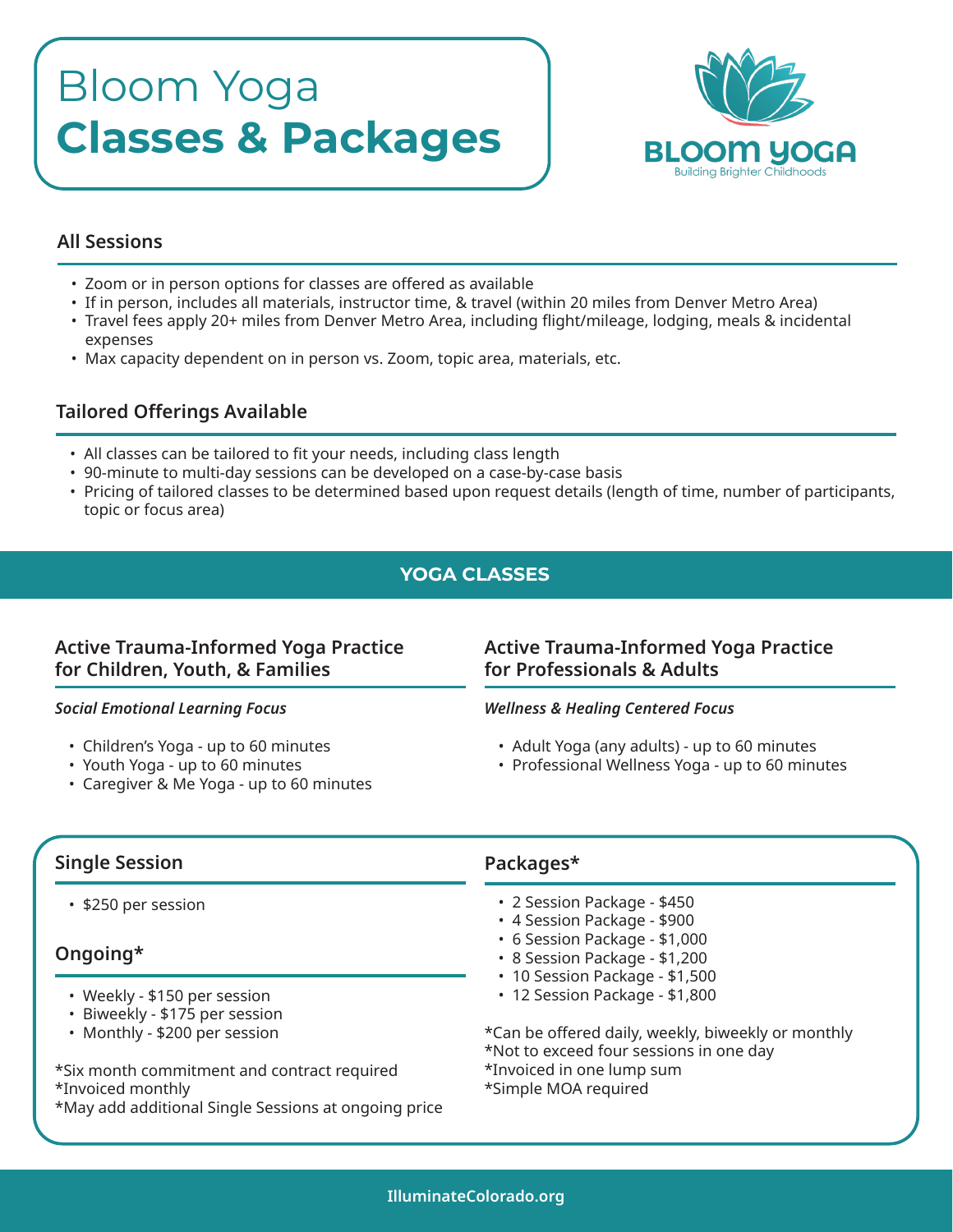## **YOGA CLASS INFORMATION**

## **Children's Yoga**

An increasing number of professionals, parents, and caregivers are recognizing that children's yoga, breath awareness, and mindfulness activities are beneficial for well-being and mental health. Research suggests that children who practice elements of yoga are better able to regulate emotions, manage stress and calm themselves. Studies have also shown that centered, calm and focused children learn more easily, have better social skills and, in general, are happier kids!

**Class Description for Children's Yoga:** Come play games, learn songs, engage in imaginative play, social emotional learning, self study and connect with others in this fun kids yoga class! We will learn all the elements of yoga: connection, movement, breathing, focus, resting and reflection.

## **Family Yoga**

Family yoga focuses on positively impacting family functioning and resilience, nurturing and attachment, social and emotional development, self-regulation, coping skills and awareness. Yoga is a natural environment to promote and teach caregivers and children ways to interact in a positive healthy way, as well as how to respond and interact during times of stress.

Bloom Yoga incorporates five main elements for family and children's classes to promote an all-inclusive environment: connect, move, breath, focus and rest and reflect. With these five elements of a yoga class we are able to teach skills for prevention of stress, as well as skills for response to stress.

**Class Description for Caregiver & Me Yoga:** Partner with your baby/toddler/child in simple animated poses, games, art, music and breathing exercises that help to strengthen coordination and build body awareness. We'll moo in cow pose, hiss in cobra pose, and flutter our wings in butterfly while we take a yoga journey that your child will never forget! We will explore some co-poses as well! This fun class provides key bonding methods between caregiver and child, while strengthening their growing muscles.

## **Professional & Adult Yoga**

A well-regulated adult will help to create a well-regulated child. By giving parents tools to manage feelings and stress through adult yoga and mindfulness, Bloom Yoga seeks to build parental resilience and strengthen families. These practices are beneficial for all parents and caregivers – including foster and adoptive parents.

In addition, Bloom Yoga also offers benefits to **professionals** working to strengthen families, like managing their own stress relief and regulation, as well as learning skills or gaining tools to teach the families they serve to ultimately prevent occurrence or recurrence of child maltreatment.

**Class Description for Professional & Adult Yoga:** Utilize all the elements of yoga, including gentle movements, rest, mindfulness, and breathing as a tool for self study. Learn what your body does in times of stress and which techniques can help to alleviate stress in the body. This is a gentle yoga class; no experience necessary. All activities in this class are optional, as there is a focus on taking care of one's own body.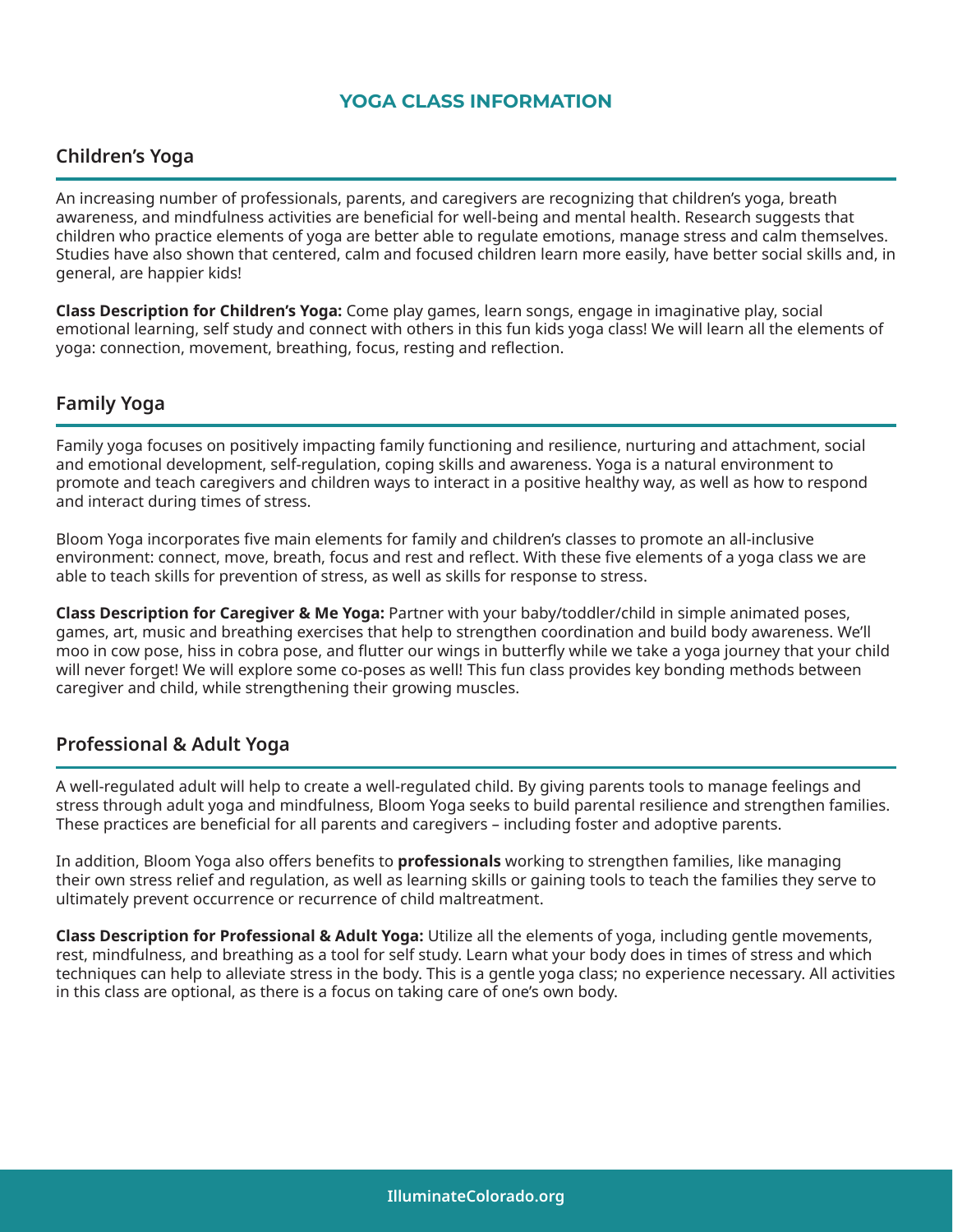## **EDUCATION + YOGA CLASSES**

## **Education with Active Practice Application**

#### *Combines Education & Yoga Practice*

• Adult Class (any adults) - 120 minutes\*

*\*Averages 30-60 minutes of Education + 60 minutes of active practice application*

#### **Single Session**

• \$300 per session

**Series (3+ Classes)** 

• \$250 per session

# **Select from the List of Established Class Topics**

## **Classes for Caregivers & Professionals\***

\*Classes will be tailored to meet the needs of the audience

\*Additional focus areas are available as part of the tailored offerings

\*Can be offered daily, weekly, biweekly or monthly

\*Not to exceed 4 sessions in one day

\*For an additional fee, these classes can include a toolkit for adults to implement mindfulness in themselves or with children & families

#### **1. Introduction to Mindfulness & Yoga Tools for the Caregiver – 2 Hours**

Yoga and Mindfulness research is coming out daily, showing the benefits in stress management, self regulation, connection building and coping skills. Come learn about these skills for yourself, as well as tips and tricks to share with the children or youth in your life.

Learn:

- The researched benefits of kid's (and adult) yoga and mindfulness
- Tools to use with kids to promote these benefits
- About all the elements of yoga (not just stretching)
- To connect, move, breath, focus, rest, and reflect.

#### **2. Breathing Workshop – 2 Hours**

Breathing is one of the only ways to consciously control your nervous system! Learn some breathing techniques to help control and regulate the nervous system. We will use mindfulness based approaches to practicing and resting the body.

Learn:

- Ways to promote relaxation in the body through breathing
- Ways to promote energy in the body through breathing
- Children's breathing games and techniques
- To practice resting and breathing

#### **3. Nap Time: Progressive Muscle Relaxation, Yoga Nidra & Resting Mindfulness – 2 Hours**

Learn the basics of mindfulness meditation, Progressive Muscle Relaxation (PMR), and body scan science to rest the body, promote sleep, and find a break in your day.

Learn:

- Relaxation techniques
- Science of mindfulness and yoga to promote rest
- To practice Resting